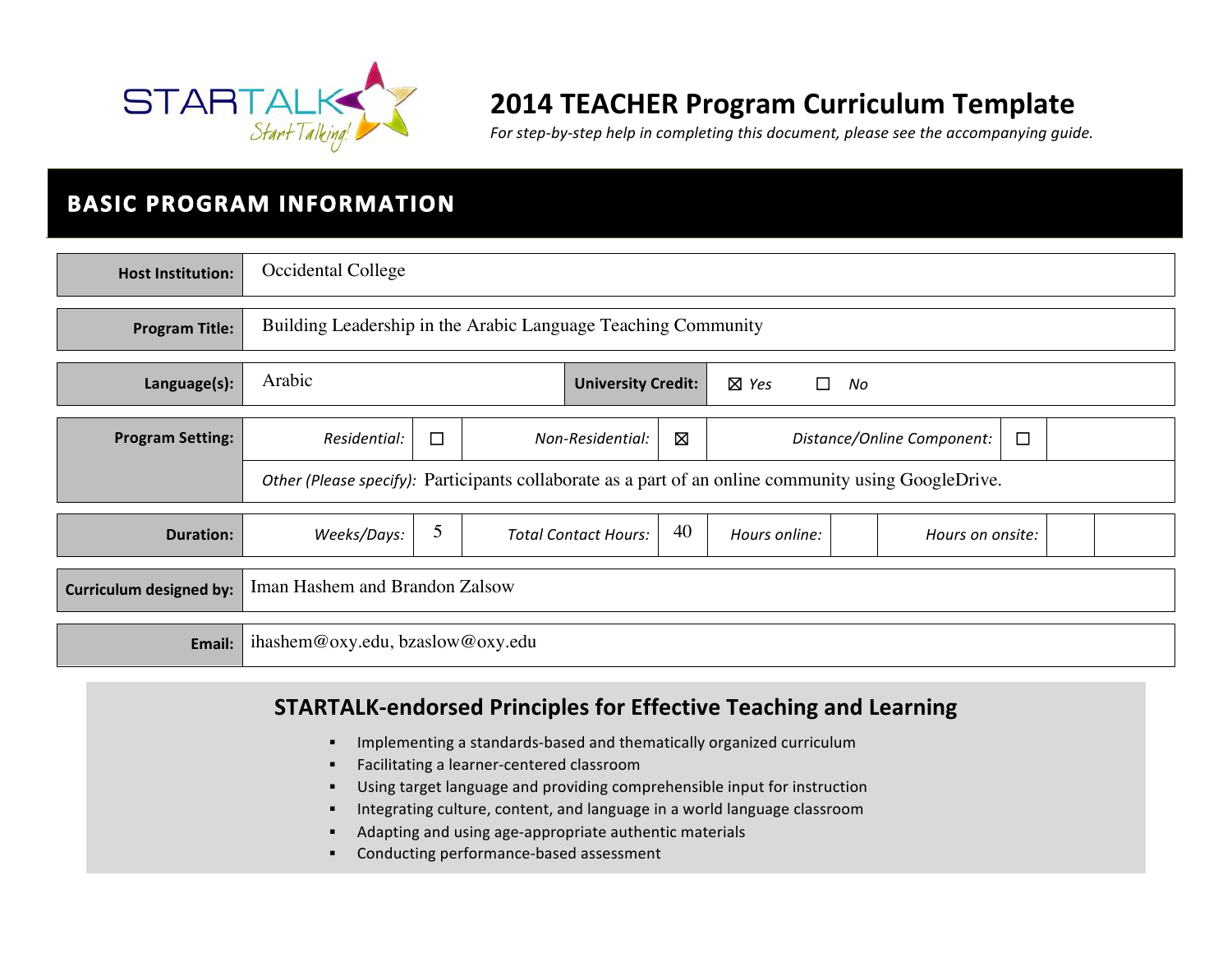## **Overview**

In a paragraph, describe your target audience. Who will your participants be? How will you know what the needs of your participants will be? What do you hope that your participants will be able to do as a result of this program?

Occidental College STARTALK programs are uniquely designed to build communities that develop, sustain and enhance teacher leadership first in classrooms, then at school sites and finally within language teaching networks. By recruiting new teachers each year and engaging those who return over many years, our programs offer multiple opportunities for teachers to reflect on practice, share experiences, solve problems and develop relationships that form the foundation of effective communities in which to grow and foster the growth of others.

As was the case during the last six STARTALK cycles, our Leadership Session will be restricted to those individuals who have demonstrated understanding of standards-based instruction, have been using standards-based materials and employing standards-based pedagogies in their classrooms and who are interested in further developing their knowledge and skills. The teacher applicants from previous years who are planning to attend this year's Standards-Based Leadership Session are currently teaching in traditional public and charter schools and in private and community schools. Special invitations have been extended to teachers with demonstrated proficiency in standards-based instruction and with leadership potential who have attended and/or taught in STARTALK programs nationwide.

1. Participants in the Leadership Session will revise their curricula and instructional materials in light of the *Common Core State Standards ACTFL's World Readiness Standards* and the following components of *21st Century Skills Map*: Critical Thinking and Problem Solving, Creativity and Innovation, Flexibility and Adaptability, Initiative and Self Direction. They will use backward design with real-world objectives that are age- and stage-appropriate; focusing on culture and content from the core curriculum; including the three modes of communication; providing opportunities for cultural and linguistic comparisons and real-world language use beyond the classroom; and teaching unit segments employing pedagogies that reflect research and best practices.

A subset of our leadership group will serve as "leaders in training" sharing leadership responsibilities, providing support and delivering presentations for new and returning participants in our Technology Sessions. They will use their experience in standard-based and technologyenhanced instruction to ensure that the products their colleagues produce and the practices they propose to deliver them are appropriate.

# **Program Goals**

What do you hope participants will be able to do after the program ends? Use the *Teacher Effectiveness for Language Learning* (TELL) Framework (www.TELLproject.com) to guide the development of your program goals. Identify the TELL domains and supporting TELL criteria statements that capture the major concepts or topics identified in your program overview.

| <b>TELL DOMAINS</b> | <b>TELL CRITERIA STATEMENTS</b>                                   |  |  |
|---------------------|-------------------------------------------------------------------|--|--|
|                     | Number the Criteria statements here and then transfer to Stage 2. |  |  |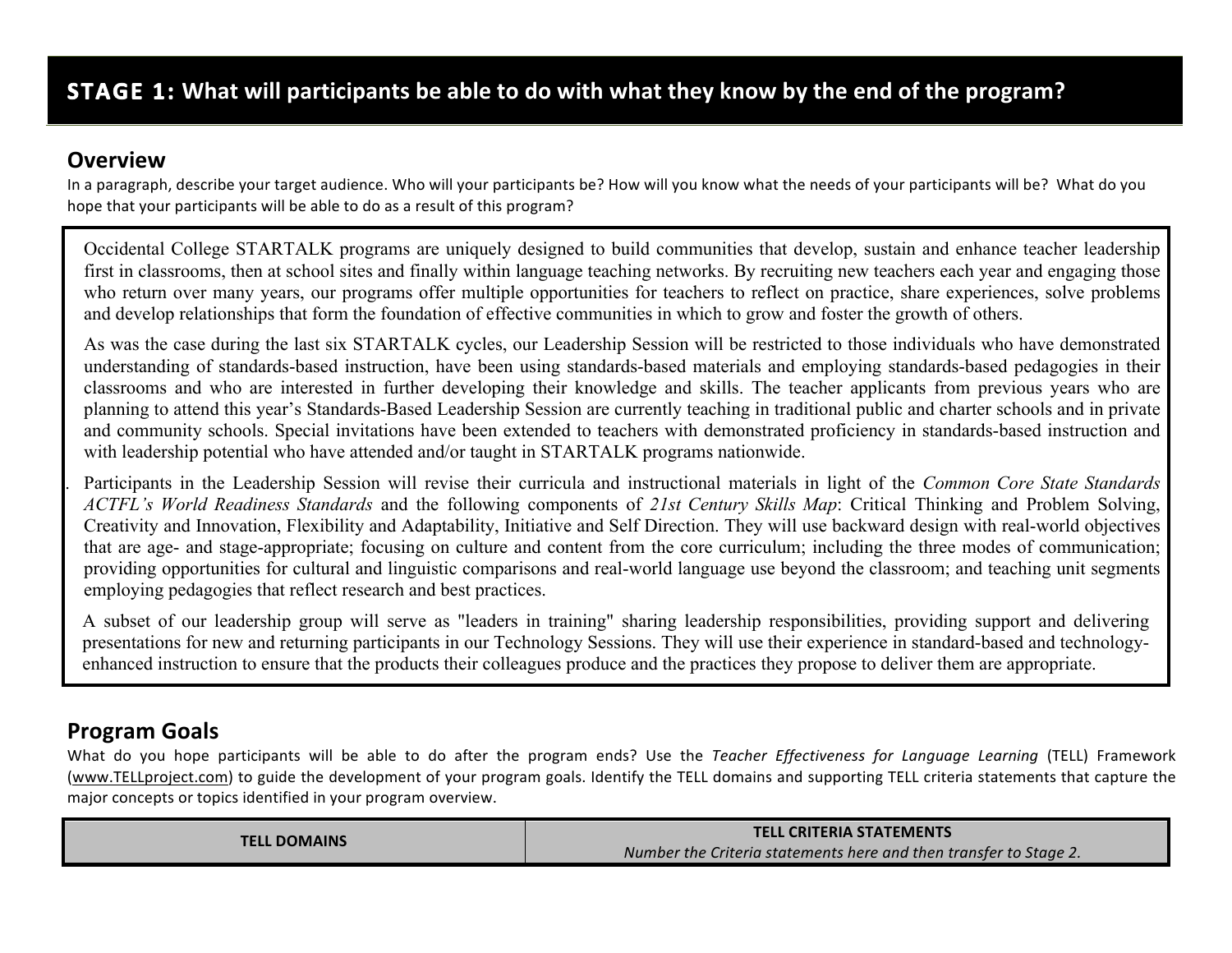| <b>TELL DOMAINS</b>      | <b>TELL CRITERIA STATEMENTS</b><br>Number the Criteria statements here and then transfer to Stage 2.                                                                     |
|--------------------------|--------------------------------------------------------------------------------------------------------------------------------------------------------------------------|
| Planning                 | 1. P1: I plan what I teach and assess based on my local curriculum and state and<br>national standards.                                                                  |
| Planning                 | 2. P2 : I plan learning experiences that address the unique needs and interests of<br>my students.                                                                       |
| Planning                 | 3. P3: I use curriculum maps and units based on principles of backward design<br>and proficiency targets.                                                                |
| Planning                 | 4. P3a: I use unit performance objectives that are focused on proficiency targets<br>and are based on meaningful contexts.                                               |
| Planning                 | 5. P3b: I use units that incorporate opportunities to use previously acquired<br>language and content in a variety of contexts.                                          |
| Planning                 | 6. P3c: I use units to provide opportunities for my students to gain competence<br>in the three communicative modes.                                                     |
| Planning                 | 7. P3d: I use units to provide opportunities for my students to understand the<br>relationships among products, practices, and perspectives of the target<br>culture(s). |
| Performance and Feedback | 8. PF2e. My students and I use rubrics as ways to define quality and to<br>provide feedback.                                                                             |
| Professionalism          | 9. PR3: I am a reflective practitioner.                                                                                                                                  |
| Professionalism          | 10. PR5a: I actively participate in professional learning networks and/or<br>professional organizations.                                                                 |
| Professionalism          | <b>Leaders in Training</b>                                                                                                                                               |
|                          | 11. PR5c. I pursue leadership opportunities in my school community, professional<br>organization, or other educational venues.                                           |

You may add additional rows as necessary.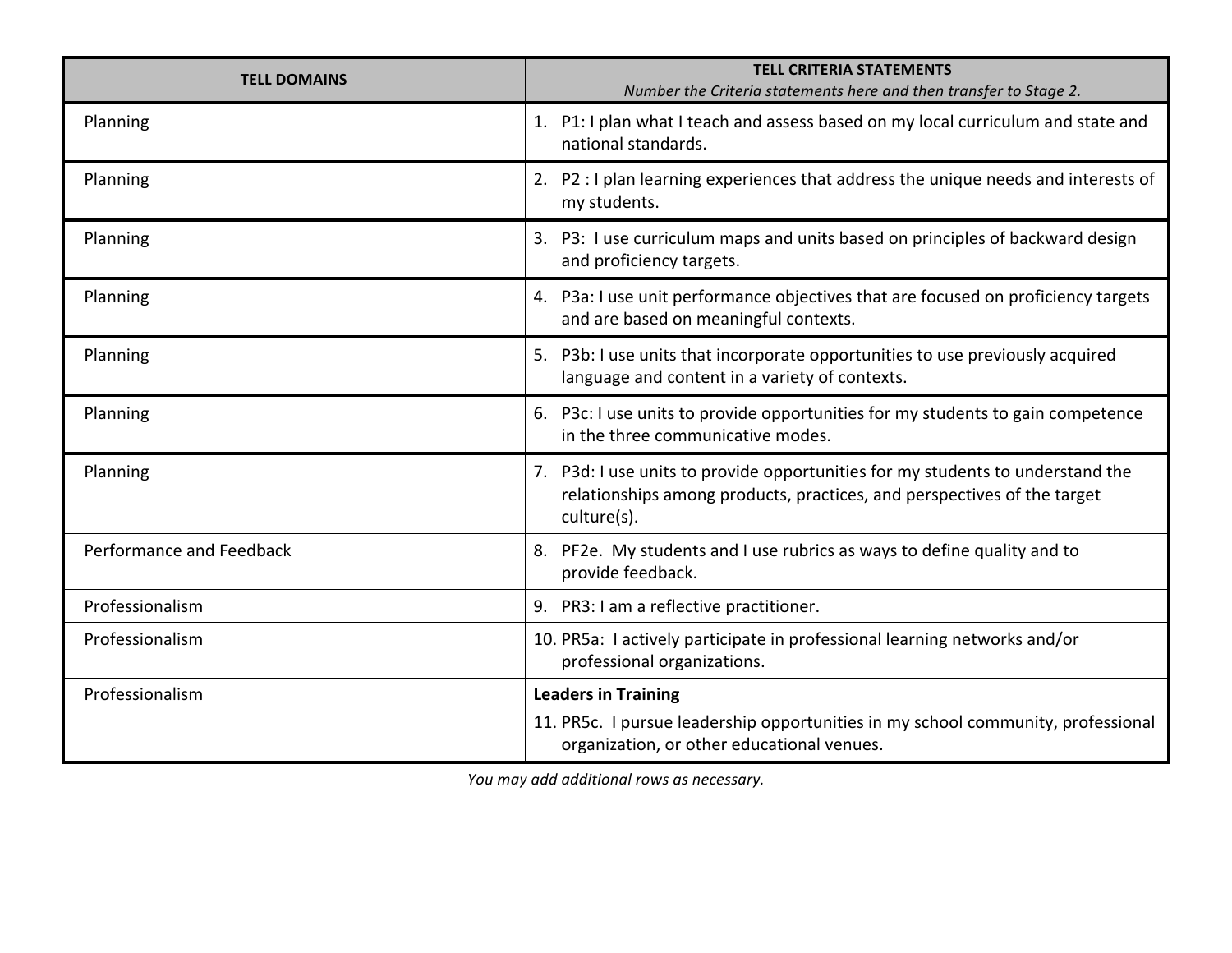# STAGE 2: How will participants demonstrate what they can do with what they know by the end of the **program?**

#### **Performance Assessment**

What evidence will participants produce to demonstrate their understanding of the TELL criteria?

| <b>TELL CRITERIA STATEMENTS</b><br>Number the Criteria statements here and then transfer to Stage 3.                          | <b>EVIDENCE/PRODUCT AND BRIEF DESCRIPTION</b>                                                                                                                                                                                                                                                                                                                                                                                                         |
|-------------------------------------------------------------------------------------------------------------------------------|-------------------------------------------------------------------------------------------------------------------------------------------------------------------------------------------------------------------------------------------------------------------------------------------------------------------------------------------------------------------------------------------------------------------------------------------------------|
| 1. P1: I plan what I teach and assess based on my local curriculum<br>and state and national standards.                       | Participants will revise and enhance the standards-based<br>1.<br>curricular maps and/or instructional units created in prior<br>leadership programs. (Leaders in Training) Participants will<br>develop a session on how to implement ACTFL's World<br>Readiness Standards. The session will include examples of<br>scenarios and lessons that demonstrate specific standards.                                                                       |
| 2. P2: I plan learning experiences that address the unique needs<br>and interests of my students.                             | 2. Participants will plan a standards-based thematic unit that is<br>addresses the needs and interests of students and is aligned<br>with their curricular map in light of the Common Core State<br>Standards, ACTFL's World Readiness Standards and the<br>following components of the 21st Century Skills Map: Critical<br>Thinking and Problem Solving, Creativity and Innovation,<br>Flexibility and Adaptability, Initiative and Self Direction. |
| 3. P3: I use curriculum maps and units based on principles of<br>backward design and proficiency targets.                     | 3. Participants will use backward design with real-world<br>objectives that are age- and stage-appropriate; focusing on<br>culture and content from the core curriculum; including the<br>three modes of communication; providing opportunities for<br>cultural and linguistic comparisons and real-world language<br>use beyond the classroom.                                                                                                       |
| P3a: I use unit performance objectives that are focused on<br>4.<br>proficiency targets and are based on meaningful contexts. | 4. Participants will revise or design objectives for their thematic<br>unit that are performance-based, age- and stage-appropriate<br>and derive from authentic texts that are rich in language,<br>culture and content.                                                                                                                                                                                                                              |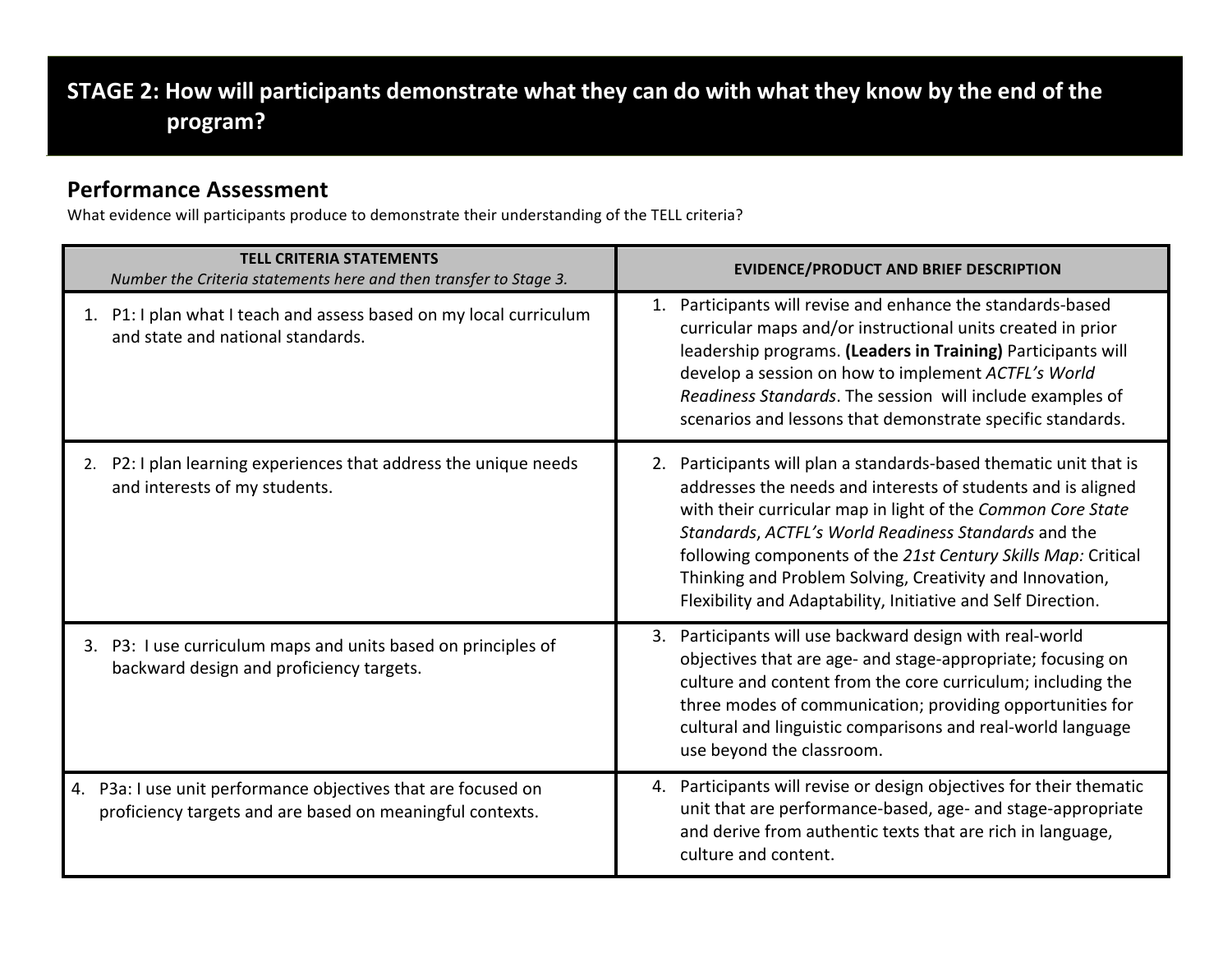| <b>TELL CRITERIA STATEMENTS</b><br>Number the Criteria statements here and then transfer to Stage 3.                                                                     | <b>EVIDENCE/PRODUCT AND BRIEF DESCRIPTION</b>                                                                                                                                                                                                                                                                              |
|--------------------------------------------------------------------------------------------------------------------------------------------------------------------------|----------------------------------------------------------------------------------------------------------------------------------------------------------------------------------------------------------------------------------------------------------------------------------------------------------------------------|
| 5. P3b: I use units that incorporate opportunities to use previously<br>acquired language and content in a variety of contexts.                                          | 5. Participants will choose multiple texts and tasks that provide<br>appropriate recycling and spirailing to reach interpretive,<br>interpersonal and presentational tasks.                                                                                                                                                |
| 6. P3c: I use units to provide opportunities for my students to gain<br>competence in the three communicative modes.                                                     | 6. Participants will design multiple tasks and activities for their<br>thematic units that address the three modes of<br>communication in a culminating Integrated Performance<br>Assessment.                                                                                                                              |
| 7. P3d: I use units to provide opportunities for my students to<br>understand the relationships among products, practices, and<br>perspectives of the target culture(s). | 7. Participants will choose texts that are rich in language, culture<br>and content and plan activities that provid opportunities for<br>cultural and linguistic comparisons.                                                                                                                                              |
| 8. PF2e: My students and I use rubrics as ways to define quality and<br>to provide feedback.                                                                             | 8. Participants will adapt or construct rubrics for an integrated<br>performance assessment for at least one thematic unit.<br>(Leaders in Training) Participants will construct rubrics and<br>checklists to communicate learning outcomes to participants in<br>the Technology Session using TELL self-assessment tools. |
| 9. PR3: I am a reflective practitioner.                                                                                                                                  | 9. Participants will complete online surveys focusing on the<br>experience of creating curriculum maps and instructional<br>materials using the principles of standards-based instruction.                                                                                                                                 |
| 10. PR5a: I actively participate in professional learning networks<br>and/or professional organizations.                                                                 | 10. Participants contribute and learn from postings to our online<br>Google-Drive community.                                                                                                                                                                                                                               |
| 11. PR5c. I pursue leadership opportunities in my school community,<br>professional organization, or other educational venues. (Leaders in<br>Training)                  | <b>Leaders in Training:</b><br>11. Participants will use the materials they develop and the<br>standards-based practices used to deliver them to design<br>segments of the Technology Program that introduce others to<br>a technology-enhanced standards-based instructional<br>approach.                                 |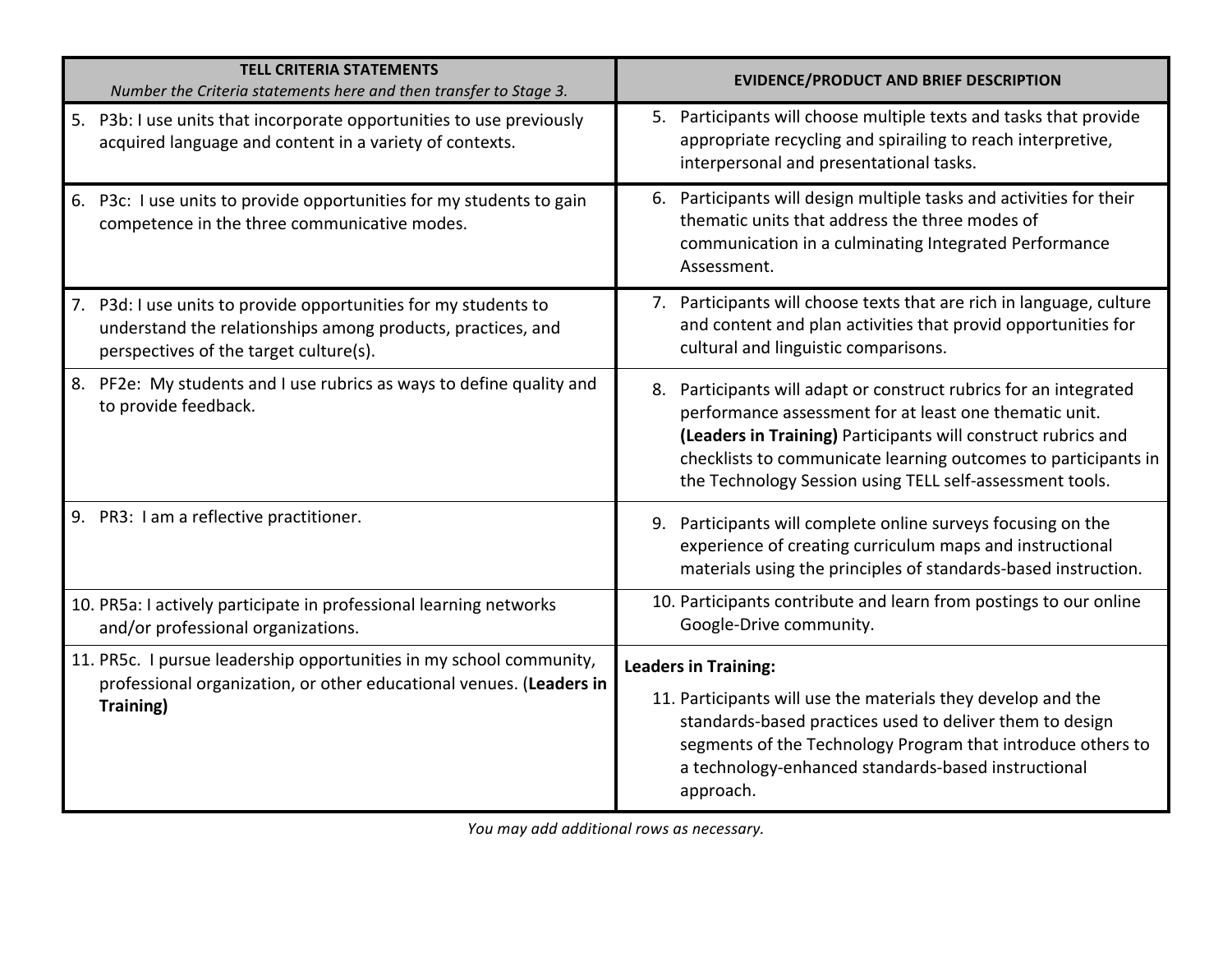#### **Learning Experiences**

In this section, list the major learning experiences from the beginning through the end of your program. If your program has a component prior to the start of the program, include the major learning experiences for that portion of the program also. Complete the first column with the TELL criteria identified in Stage 1. In the second column, indicate the instructional topics that participants will need to know and the resources they will use in order to engage in the major learning experiences described in the third column. You may wish to consult the STELLA documents (on STARTALK website in early April 2014) for sample learning activities and resources.

| <b>TELL CRITERIA STATEMENTS</b><br>Participants can                                                           | Participants need to know                                                                                                                                                                                                          | <b>INSTRUCTIONAL TOPICS &amp; RESOURCES</b><br>Participants will use                                                                                                                          | <b>MAJOR LEARNING EXPERIENCES &amp; EVIDENCE</b><br>Participants will experience & demonstrate                                                                                                                                                                                                                                                                                                                                       |
|---------------------------------------------------------------------------------------------------------------|------------------------------------------------------------------------------------------------------------------------------------------------------------------------------------------------------------------------------------|-----------------------------------------------------------------------------------------------------------------------------------------------------------------------------------------------|--------------------------------------------------------------------------------------------------------------------------------------------------------------------------------------------------------------------------------------------------------------------------------------------------------------------------------------------------------------------------------------------------------------------------------------|
| Copy the TELL Criteria directly from Stage 2,<br>Column 1. Use one row for each statement.                    | List the key concepts that participants need to<br>know to meet the TELL Criteria listed in the<br>previous column. Identify the major resources<br>participants will use to work with these concepts.<br>Need to know<br>Will use |                                                                                                                                                                                               | Describe the key learning experiences that<br>allow participants to demonstrate that they<br>can meet the stated TELL Criteria.                                                                                                                                                                                                                                                                                                      |
| P1: I plan what I teach and assess based on<br>1.<br>my local curriculum and state and national<br>standards. | National standards<br>State standards<br>Common core (CC)<br>state standards                                                                                                                                                       | <b>World-Readiness</b><br><b>Standards</b><br>CA World Language<br><b>Standards</b><br>PPT comparing CA<br>and National<br>standards<br>PPT that connects<br>world language<br>learning to CC | Participants will assess their knowledge and<br>skills through an analysis of the curriculum<br>maps and instructional units they have<br>enhanced since STARTALK 2007 and the<br>pedagogy they use to deliver instruction in<br>their classrooms.<br>Participants will revise the curriculum they<br>created last year in light of the national and<br>state standards.<br>Participants will plan standards-based<br>thematic units |
| P2: I plan learning experiences that address<br>2.<br>the unique needs and interests of my<br>students.       | Student-centered<br>instruction<br><b>ACTFL Proficiency</b><br><b>Guidelines</b>                                                                                                                                                   | • Checklists/videos<br>comparing student-<br>centered and<br>teacher-centered<br>activities                                                                                                   | Participants use checklists and videos to<br>clarify the components of students-centered<br>activities<br>Participants use the same checklists to<br>determine the alignment of their activities                                                                                                                                                                                                                                     |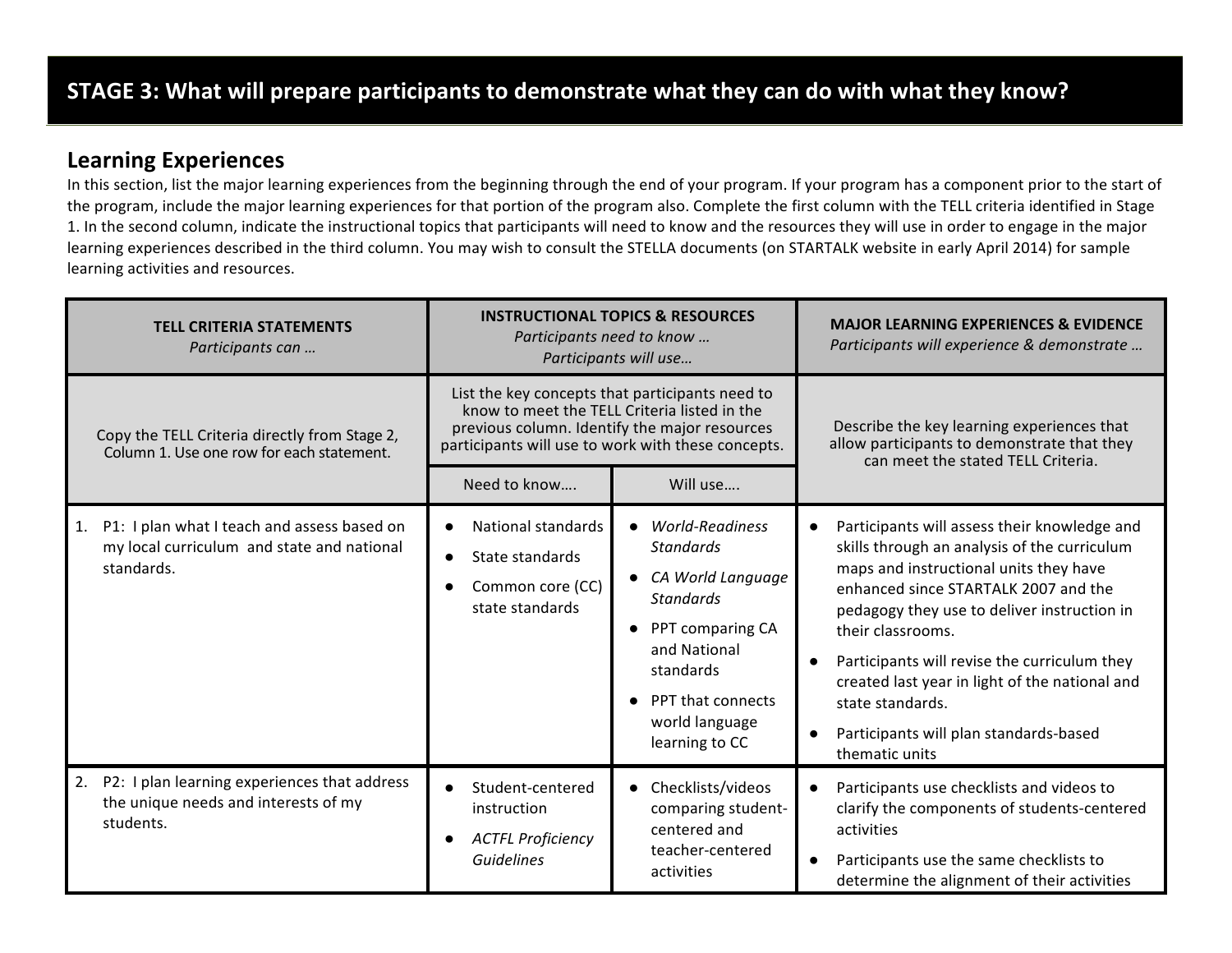| <b>TELL CRITERIA STATEMENTS</b><br>Participants can                                                                              |                                                                                                                                                                                                        | <b>INSTRUCTIONAL TOPICS &amp; RESOURCES</b><br>Participants need to know<br>Participants will use | <b>MAJOR LEARNING EXPERIENCES &amp; EVIDENCE</b><br>Participants will experience & demonstrate                                                                                                                                                                                                                                                               |
|----------------------------------------------------------------------------------------------------------------------------------|--------------------------------------------------------------------------------------------------------------------------------------------------------------------------------------------------------|---------------------------------------------------------------------------------------------------|--------------------------------------------------------------------------------------------------------------------------------------------------------------------------------------------------------------------------------------------------------------------------------------------------------------------------------------------------------------|
| Copy the TELL Criteria directly from Stage 2,<br>Column 1. Use one row for each statement.                                       | List the key concepts that participants need to<br>know to meet the TELL Criteria listed in the<br>previous column. Identify the major resources<br>participants will use to work with these concepts. |                                                                                                   | Describe the key learning experiences that<br>allow participants to demonstrate that they<br>can meet the stated TELL Criteria.                                                                                                                                                                                                                              |
|                                                                                                                                  | Need to know                                                                                                                                                                                           | Will use                                                                                          |                                                                                                                                                                                                                                                                                                                                                              |
|                                                                                                                                  | ACTFL<br>Performance                                                                                                                                                                                   | • Graphic containing<br>decriptors of levels                                                      | with student centered principles and modify<br>those that are not student-centered.                                                                                                                                                                                                                                                                          |
|                                                                                                                                  | Descriptors for<br>Language Learners                                                                                                                                                                   | of proficiency                                                                                    | Participants refer to ACTFL performance<br>descriptors to ensure that all activities are<br>appropriate to their students' levels of<br>proficiency.                                                                                                                                                                                                         |
|                                                                                                                                  |                                                                                                                                                                                                        |                                                                                                   | Participants discuss how activities are<br>meaningful, relevant, interesting and respond<br>to the learning needs of their students.                                                                                                                                                                                                                         |
| P3: I use curriculum maps and units based on<br>3.<br>principles of backward design and proficiency<br>targets.                  | Backward design<br>$\bullet$<br>Curriculum and<br>curricular mapping                                                                                                                                   | Rubrics and<br>$\bullet$<br>templates for<br>assessing the                                        | Participants revise their standards-based<br>curriculum template (national/state) created<br>last year based on their teaching experience.                                                                                                                                                                                                                   |
|                                                                                                                                  | Thematic unit<br>design                                                                                                                                                                                | alignment of<br>standards-based<br>thematic units with                                            | Participants revise or design an additional<br>standards-based curriculum template.                                                                                                                                                                                                                                                                          |
|                                                                                                                                  |                                                                                                                                                                                                        | curriculum maps                                                                                   | Participants design a thematic unit aligned to<br>the curriculum template.                                                                                                                                                                                                                                                                                   |
| P3a: I use unit performance objectives that<br>4.<br>are focused on proficiency targets and are<br>based on meaningful contexts. | Common Core<br>$\bullet$<br><b>State Standards</b><br><b>NCSSFL-ACTFL Can</b><br>Do Statements                                                                                                         | Crosswalk with<br>$\bullet$<br>Common Core and<br>Can Do Statements                               | Participants revise objectives in the curriculm<br>template in light of common core standards<br>and can do statements and plan appropriate<br>instructional strategies, materials and<br>assessments to achieve them.<br>Participants design end of unit summative<br>and formative performace tasks that reflect<br>the attainment of the unit objectives. |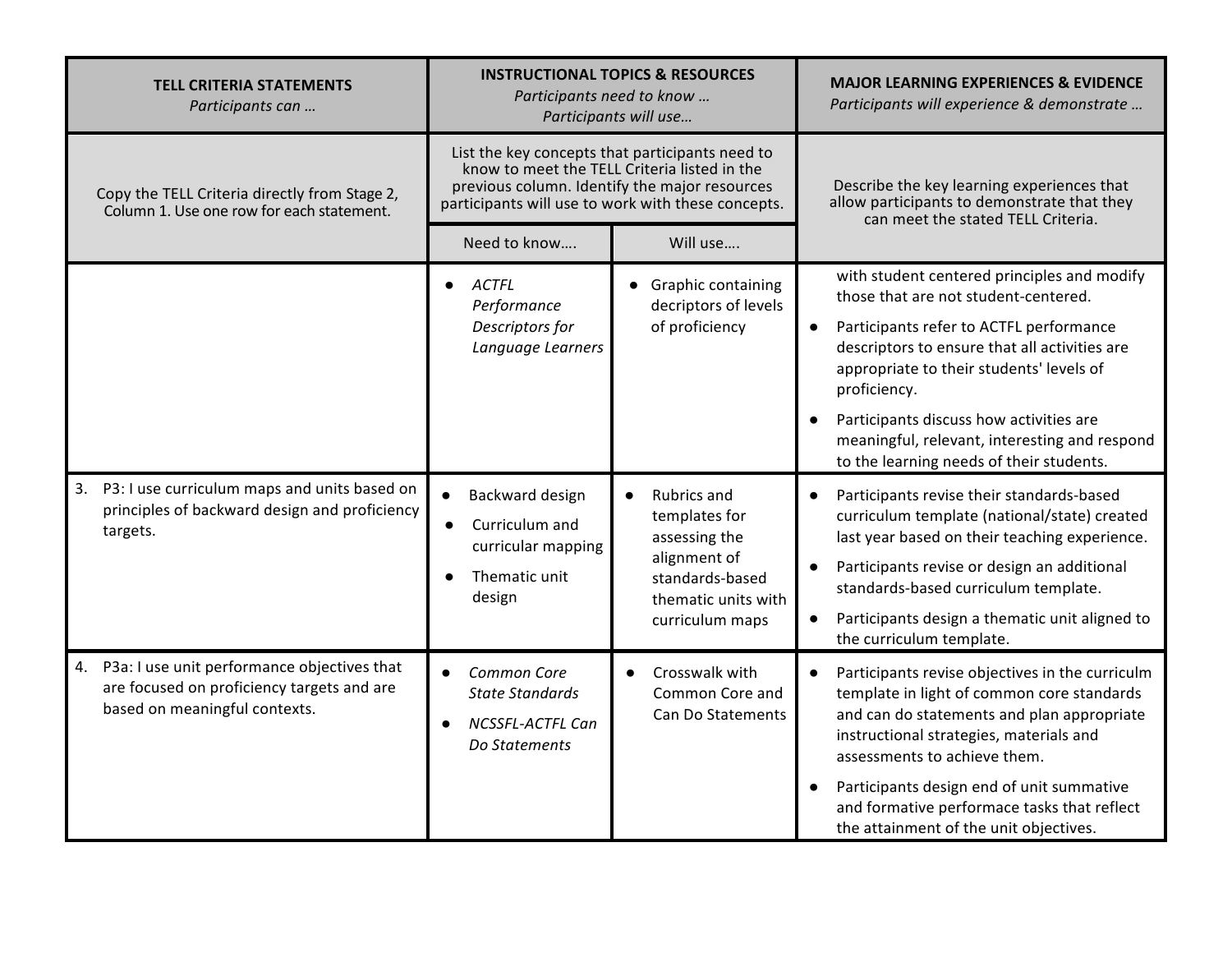| <b>TELL CRITERIA STATEMENTS</b><br>Participants can |                                                                                                                                    | <b>INSTRUCTIONAL TOPICS &amp; RESOURCES</b><br>Participants need to know<br>Participants will use                                                                                                      |                                                                                                                                        | <b>MAJOR LEARNING EXPERIENCES &amp; EVIDENCE</b><br>Participants will experience & demonstrate                                                                                                                                                |  |
|-----------------------------------------------------|------------------------------------------------------------------------------------------------------------------------------------|--------------------------------------------------------------------------------------------------------------------------------------------------------------------------------------------------------|----------------------------------------------------------------------------------------------------------------------------------------|-----------------------------------------------------------------------------------------------------------------------------------------------------------------------------------------------------------------------------------------------|--|
|                                                     | Copy the TELL Criteria directly from Stage 2,<br>Column 1. Use one row for each statement.                                         | List the key concepts that participants need to<br>know to meet the TELL Criteria listed in the<br>previous column. Identify the major resources<br>participants will use to work with these concepts. |                                                                                                                                        | Describe the key learning experiences that<br>allow participants to demonstrate that they<br>can meet the stated TELL Criteria.                                                                                                               |  |
|                                                     |                                                                                                                                    | Need to know                                                                                                                                                                                           | Will use                                                                                                                               |                                                                                                                                                                                                                                               |  |
| 5.                                                  | P3b: I use units that incorporate<br>opportunities to use previously acquired<br>language and content in a variety of<br>contexts. | The use of<br>authentic materials<br>(selection/analysis)<br>Common Core<br>Standards                                                                                                                  | Use multiple<br>$\bullet$<br>authentic texts rich<br>in language,<br>content and<br>culture that are<br>stage- and age-<br>appropriate | Examine the vertical alignment of thematic<br>units in terms of recycling and spiraling of<br>function, content, context, text-types and<br>accuracy.                                                                                         |  |
| 6.                                                  | P3c: I use units to provide opportunities for<br>my students to gain competence in the three<br>communicative modes.               | Three modes of<br>communication<br><b>IPA</b>                                                                                                                                                          | Samples IPAs<br>$\bullet$<br>Materials<br>developed or in<br>development by<br>participants                                            | Participants incorporate the three modes of<br>communication in newly created instructional<br>units.<br>Participants snalyze various examples of IPA<br>used by ACTFL.<br>Participants design IPA for the units that are<br>being developed. |  |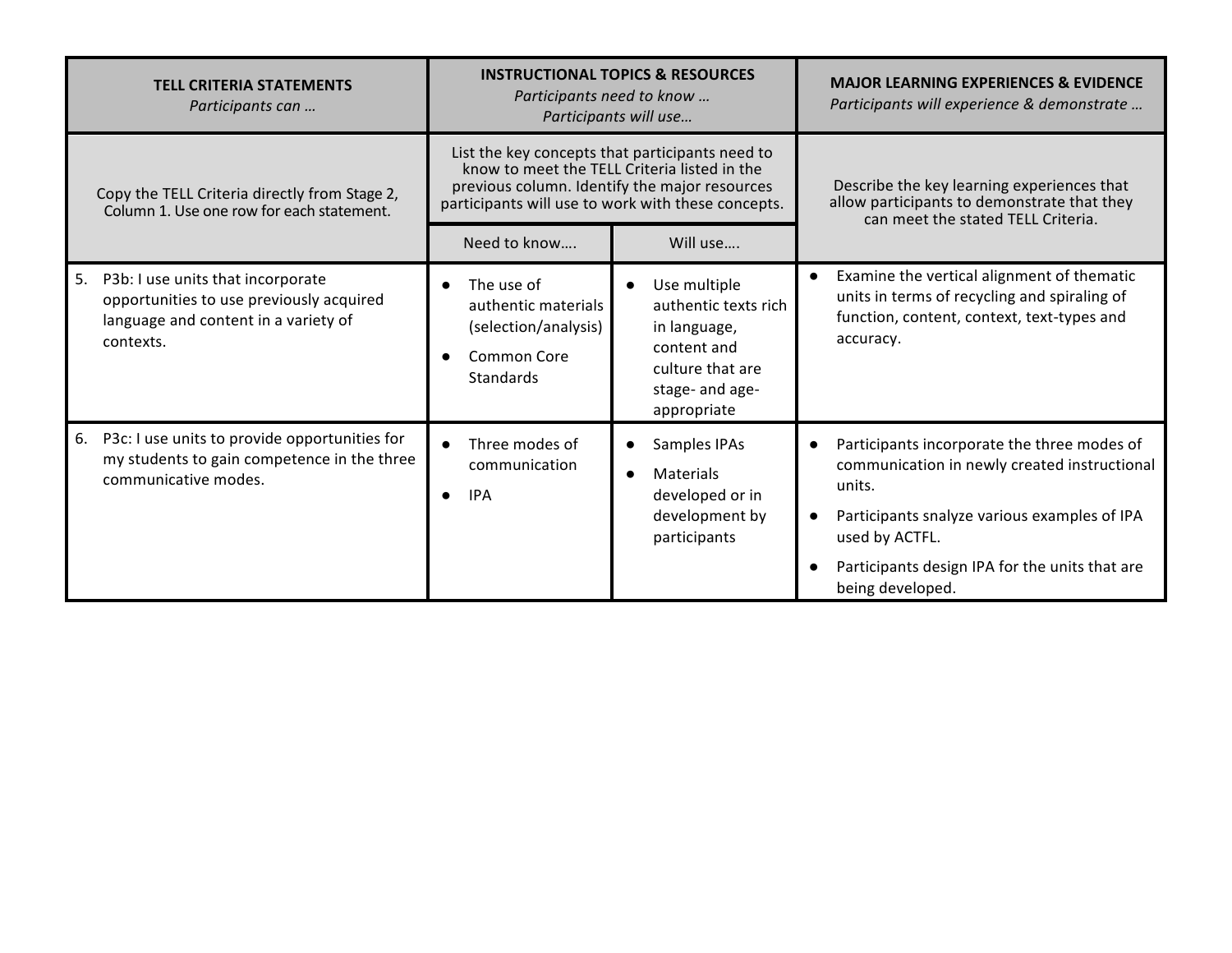| <b>TELL CRITERIA STATEMENTS</b><br>Participants can                                                                                                                            | <b>INSTRUCTIONAL TOPICS &amp; RESOURCES</b><br>Participants need to know<br>Participants will use                                                                                                                                                                                               |                                                                                                           | <b>MAJOR LEARNING EXPERIENCES &amp; EVIDENCE</b><br>Participants will experience & demonstrate                                                                                                                                                         |  |
|--------------------------------------------------------------------------------------------------------------------------------------------------------------------------------|-------------------------------------------------------------------------------------------------------------------------------------------------------------------------------------------------------------------------------------------------------------------------------------------------|-----------------------------------------------------------------------------------------------------------|--------------------------------------------------------------------------------------------------------------------------------------------------------------------------------------------------------------------------------------------------------|--|
| Copy the TELL Criteria directly from Stage 2,<br>Column 1. Use one row for each statement.                                                                                     | List the key concepts that participants need to<br>know to meet the TELL Criteria listed in the<br>previous column. Identify the major resources<br>participants will use to work with these concepts.                                                                                          |                                                                                                           | Describe the key learning experiences that<br>allow participants to demonstrate that they<br>can meet the stated TELL Criteria.                                                                                                                        |  |
|                                                                                                                                                                                | Need to know                                                                                                                                                                                                                                                                                    | Will use                                                                                                  |                                                                                                                                                                                                                                                        |  |
| P3d: I use units to provide opportunities for<br>7.<br>my students to understand the relationships<br>among products, practices, and perspectives<br>of the target culture(s). | Knowledge of<br>practices, products<br>and perspectives<br>of the target<br>culture(s)<br>Awareness of<br>connections<br>between the target<br>culture's<br>perspectives and<br>its products and<br>practices<br>Distinctive<br>viewpoints<br>accessible only<br>through the target<br>language | Charts for the<br>evaluation of<br>authentic materials<br>Rubrics for analysis<br>$\bullet$<br>of culture | Participants locate authentic resources that<br>are rich in language, culture and content<br>Participants design and or revise real-world<br>tasks that reflect students understanding of<br>the language, culture and content studied in<br>the unit. |  |
| PF2e: My students and I use rubrics as ways<br>8.<br>to define quality and to<br>provide feedback.                                                                             | <b>Types of Rubrics</b>                                                                                                                                                                                                                                                                         | Model rubrics,<br>$\bullet$<br>rubrics designed by<br>participants and<br>others.                         | Participants discuss components of effective<br>rubrics.<br>Participants design, adapt or revise rubrics for<br>the thematic units they are developing.                                                                                                |  |
| 9. PR3: I am a reflective practitioner.                                                                                                                                        | Reflection and<br>effective teaching                                                                                                                                                                                                                                                            | • Online journal                                                                                          | Participants write reflections about revising<br>the curriculum template and developing<br>standards-based units in light of the<br>knowledge gained from readings and<br>discussion.                                                                  |  |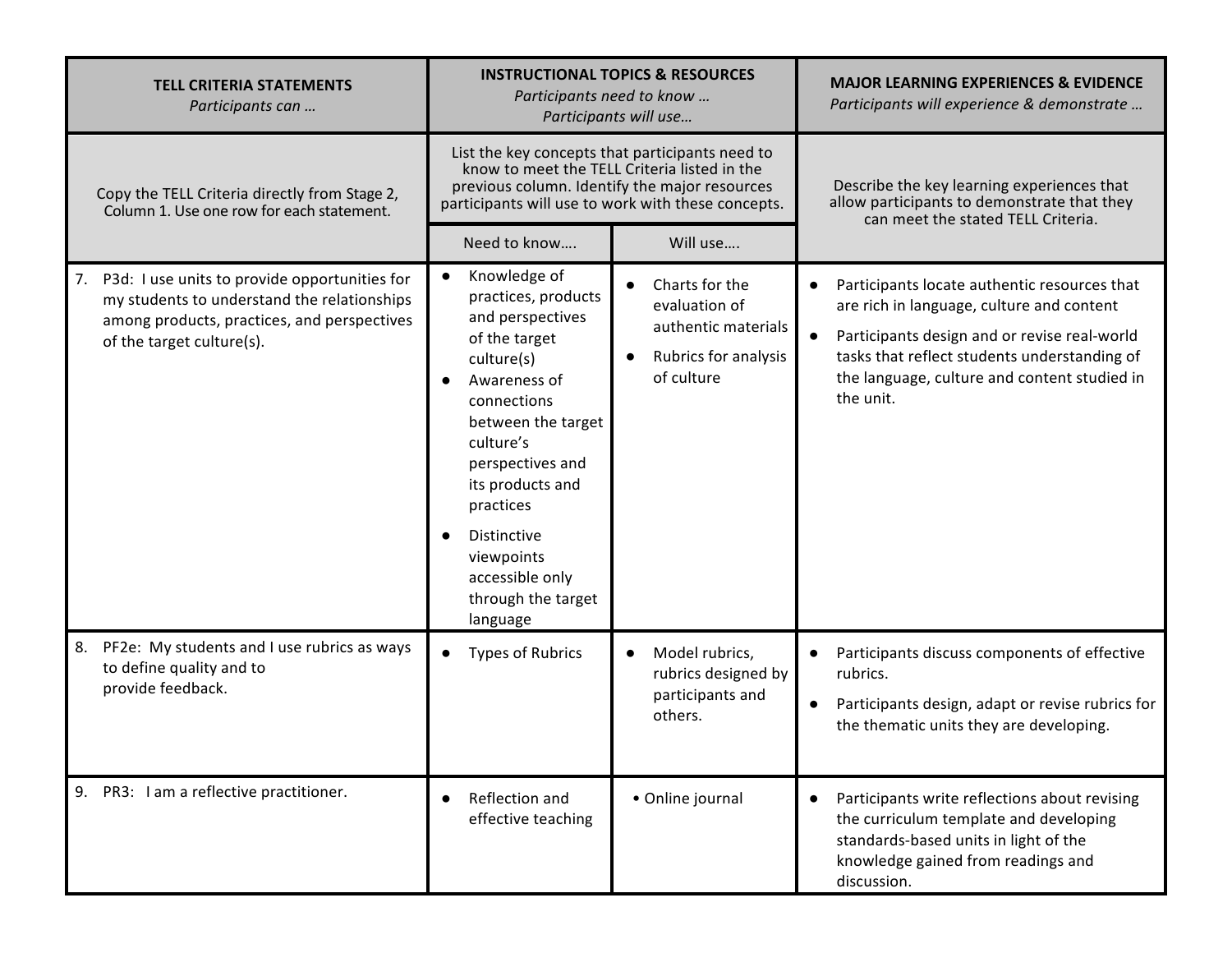| <b>TELL CRITERIA STATEMENTS</b><br>Participants can                                                                                                              | <b>INSTRUCTIONAL TOPICS &amp; RESOURCES</b><br>Participants need to know<br>Participants will use                                                                                                      |                                                                | <b>MAJOR LEARNING EXPERIENCES &amp; EVIDENCE</b><br>Participants will experience & demonstrate                                                                                                                                                     |  |
|------------------------------------------------------------------------------------------------------------------------------------------------------------------|--------------------------------------------------------------------------------------------------------------------------------------------------------------------------------------------------------|----------------------------------------------------------------|----------------------------------------------------------------------------------------------------------------------------------------------------------------------------------------------------------------------------------------------------|--|
| Copy the TELL Criteria directly from Stage 2,<br>Column 1. Use one row for each statement.                                                                       | List the key concepts that participants need to<br>know to meet the TELL Criteria listed in the<br>previous column. Identify the major resources<br>participants will use to work with these concepts. |                                                                | Describe the key learning experiences that<br>allow participants to demonstrate that they<br>can meet the stated TELL Criteria.                                                                                                                    |  |
|                                                                                                                                                                  | Need to know                                                                                                                                                                                           | Will use                                                       |                                                                                                                                                                                                                                                    |  |
| 10. PR5a: I actively participate in professional<br>learning networks and/or professional<br>organizations.                                                      | · Google Drive<br>• State and national<br>professional<br>organizations                                                                                                                                | · Google Drive<br>• Internet                                   | Participants contribute and receive support<br>and feedback via Google Drive.<br>Participants locate professional development<br>opportunities via the internet.                                                                                   |  |
| <b>Leaders in Training</b><br>11. PR5c: I pursue leadership opportunities in<br>my school community, professional<br>organizations, or other educational venues. | • TELL documents<br>• STELLA documents<br>• STARTALK resources                                                                                                                                         | • TELL documents<br>• STELLA documents<br>• STARTALK resources | Participants design PPTs, instructional<br>materials and activities to be used during<br>instruction with beginning teachers.<br>Participants share and discuss the materials<br>developed with other leaders in training and<br>receive feedback. |  |

You may add additional rows as necessary.

## **Micro-teaching/Practicum**

Will the participants engage in a micro-teaching or practicum experience? If yes, describe the teaching experience that your participants will complete.

Teachers in the Leadership Program will participate in two types of teaching, the first when they receive coaching from the lead instructor as they deliver the materials they create during the summer program in their own classrooms. A second subset of teacher leaders will teach segments of our Technology Program to colleagues at the novice and intermediate levels modeling the materials they created in the Leadership Program to demonstrate effective use of standards-based materials and practices.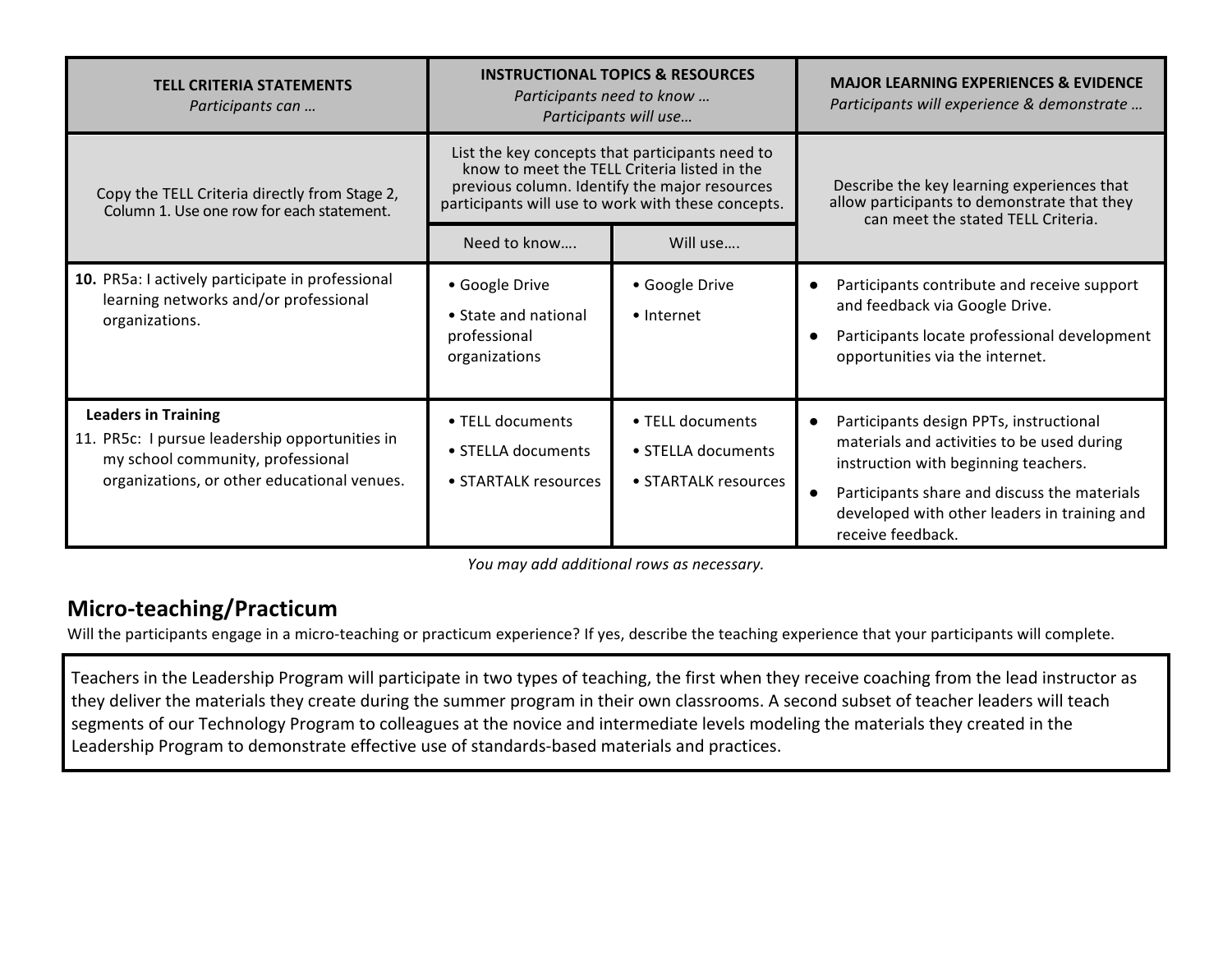# **Program Outline and Schedule**

Will participants be expected to do anything prior to the start of the onsite program? If yes, explain what they will do. How will the those learning experiences support the onsite experiences?

|    | Before the program begins:                                                                                                                                                                                                                                             |  |  |  |  |
|----|------------------------------------------------------------------------------------------------------------------------------------------------------------------------------------------------------------------------------------------------------------------------|--|--|--|--|
|    | <b>June 7-14</b>                                                                                                                                                                                                                                                       |  |  |  |  |
|    | Sign up for Google Drive                                                                                                                                                                                                                                               |  |  |  |  |
|    | Upload the curriculum template participants created last year with reflections about what worked and areas that need improvement.                                                                                                                                      |  |  |  |  |
|    | Examine the following documents:                                                                                                                                                                                                                                       |  |  |  |  |
| 1. | World-Readiness Standards for Learning Languages<br>http://www.actfl.org/publications/all/world-readiness-standards-learning-languages<br>2. NCSSFL-ACTFL Can-Do Statements<br>http://www.actfl.org/publications/guidelines-and-manuals/ncssfl-actfl-can-do-statements |  |  |  |  |
|    | 3. ACTFL Performance Descriptors for Language Learners<br>http://www.actfl.org/publications/guidelines-and-manuals/actfl-performance-descriptors-language-learners                                                                                                     |  |  |  |  |
| 4. | Alignment of the National Standards for Learning Languages with the Common Core State Standards<br>http://www.actfl.org/news/reports/alignment-the-national-standards-learning-languages-the-common-core-state-standards                                               |  |  |  |  |
|    | 5. 21 Century Skills Map                                                                                                                                                                                                                                               |  |  |  |  |
|    | http://actfl21stcenturyskillsmap.wikispaces.com                                                                                                                                                                                                                        |  |  |  |  |
| 6. | Integrated Performance Assessment Manual                                                                                                                                                                                                                               |  |  |  |  |
|    | www.actfl.org/publications/guidelines-and-manuals/integrated                                                                                                                                                                                                           |  |  |  |  |
|    | http://www.carla.umn.edu/assessment/VAC/CreateUnit/p 2.html                                                                                                                                                                                                            |  |  |  |  |

What is the agenda for any days prior to the start of the program? What is the agenda each day during the program?

| <b>TIMELINE</b>                                                 | <b>INSTRUCTIONAL TOPICS</b>                                |  |  |
|-----------------------------------------------------------------|------------------------------------------------------------|--|--|
| June 16, 2014 Day 1:                                            | World-Readiness Standards for Learning Languages and World |  |  |
| Complete STARTALK and OCWLP forms and set personal goals for    | Language Standards for California Public Schools           |  |  |
| the workshop.                                                   | <b>ACTFL proficiency Guidelines</b>                        |  |  |
| Examine the ACTFL Proficiency Guidelines and and discuss how to | Review ACTFL Proficiency Guidelines                        |  |  |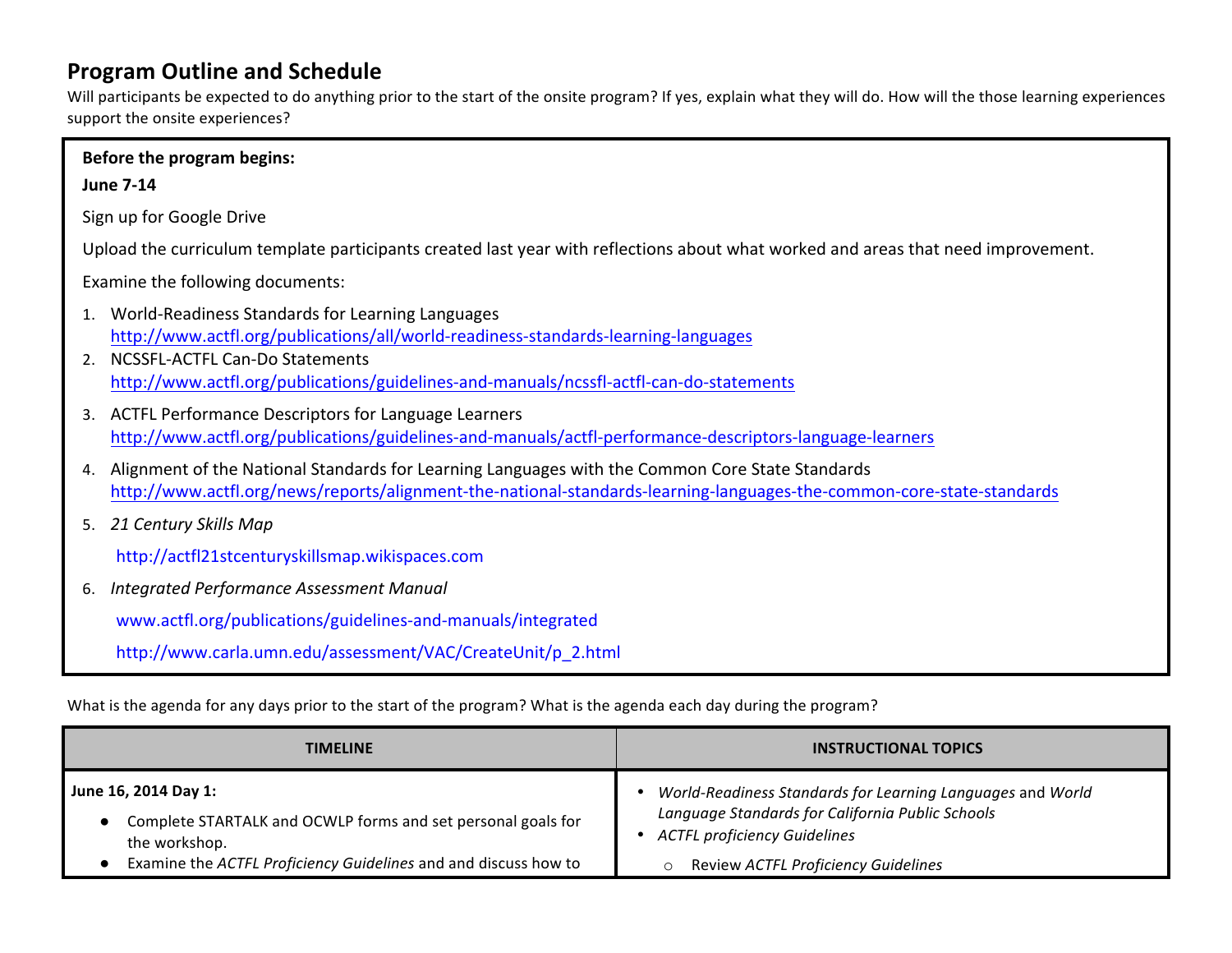| <b>TIMELINE</b>                                                                                                                                                                                                                                                                                                                                                                                                                                                                                                                                                                                                                                                                                                                                                                  | <b>INSTRUCTIONAL TOPICS</b>                                                                                                                                                                                                                                       |
|----------------------------------------------------------------------------------------------------------------------------------------------------------------------------------------------------------------------------------------------------------------------------------------------------------------------------------------------------------------------------------------------------------------------------------------------------------------------------------------------------------------------------------------------------------------------------------------------------------------------------------------------------------------------------------------------------------------------------------------------------------------------------------|-------------------------------------------------------------------------------------------------------------------------------------------------------------------------------------------------------------------------------------------------------------------|
| use the document to guide planning of the curriculum.<br><b>New invitees:</b><br>Introduce curricular map and explore STARTALK and other online<br>resources that support standard-based instruction<br>Use backward design to prepare a curriculum map<br>$\circlearrowright$<br>Use the IPA for a standards-based curricular map<br>$\circ$<br><b>Leaders in Training:</b><br>Revise curricular map using backward design<br>Revisit/identify the standards that are addressed<br>$\circlearrowright$<br>Review course outcomes (final and mid-year Integrative<br>О<br>Performance Tasks that are culturally-, age- and stage-<br>appropriate)<br>Revise the topics to be taught in order to achieve the course<br>$\circ$<br>outcomes/articulate horizontally and vertically | O ACTFL Performance Descriptors<br><b>Backward Design</b><br><b>IPA</b>                                                                                                                                                                                           |
| Reflect on achievements and challenges<br>June 17, 2014, Day 2<br>Share progress notes<br>Examine Common Core State Standards and discuss how to align the<br>Common Core with the national and state standards<br>Explore the importance of addressing 21 <sup>st</sup> Century Skills in world<br>language and culture education<br>Discuss student-centerd instruction<br><b>New invitees:</b><br>Plan a year-long/semester-long curriculum map<br>Explore students learning profiles<br>$\circ$<br>Choose interesting topics<br>$\circ$<br>○ Write unit outcomes/objectives and design (IPAs) for each unit<br><b>Returning Participants:</b><br>Select a topic from the curricular map and begin to design a<br>thematic unit                                               | Learner-centered instruction<br>Knowledge of learner characteristics<br>$\circ$<br>Knowledge of learner interests and motivations<br>$\circ$<br><b>ACTFL Can-Do Statements</b><br><b>Common Core State Standards</b><br>21st Century Skills Map<br>Curriculum map |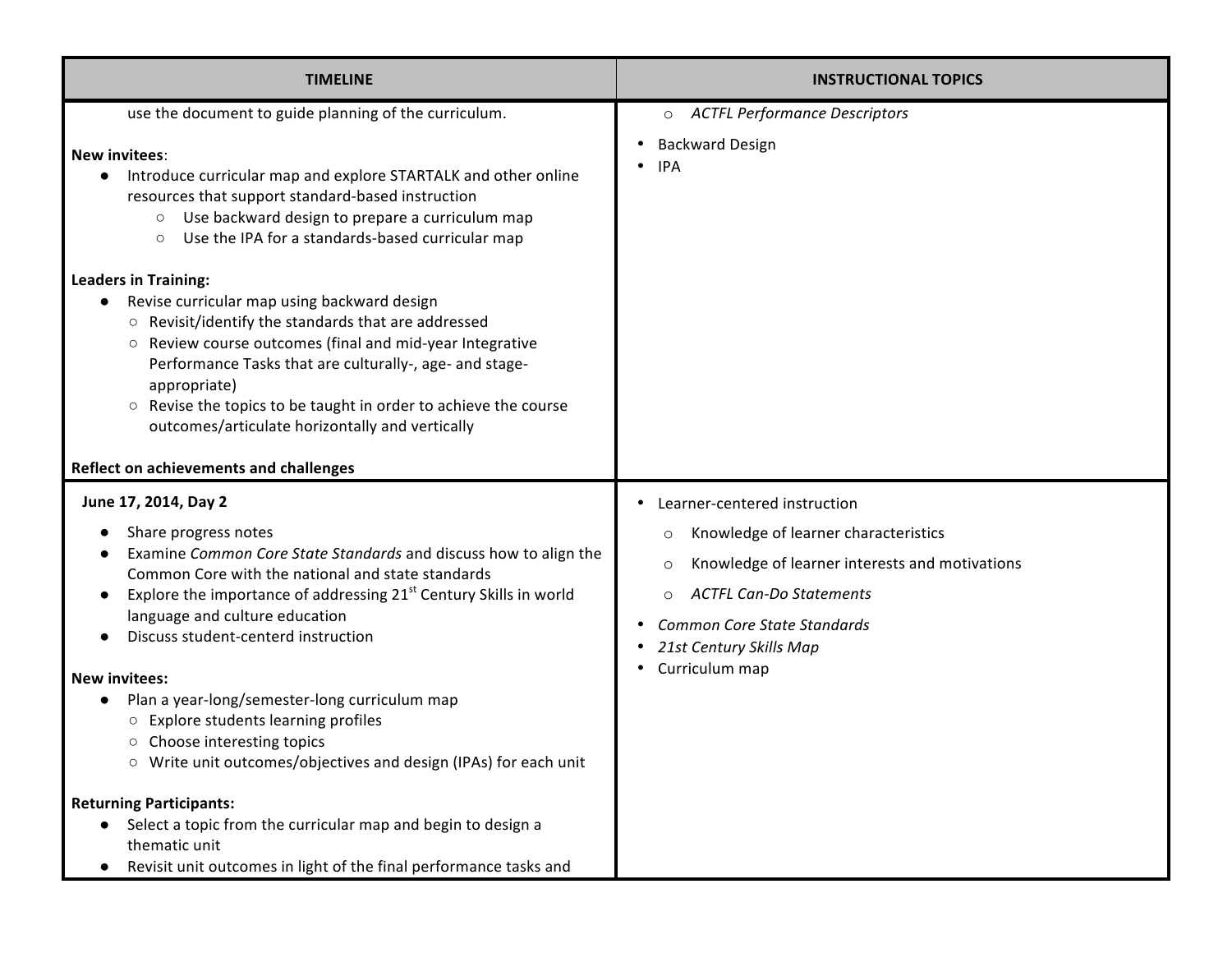| <b>TIMELINE</b>                                                                                                                                                                                                                                                                                                                                                                                                                                                                                                                                                                                                                                                                             | <b>INSTRUCTIONAL TOPICS</b>                                                                                                  |
|---------------------------------------------------------------------------------------------------------------------------------------------------------------------------------------------------------------------------------------------------------------------------------------------------------------------------------------------------------------------------------------------------------------------------------------------------------------------------------------------------------------------------------------------------------------------------------------------------------------------------------------------------------------------------------------------|------------------------------------------------------------------------------------------------------------------------------|
| design rubrics for culminating integrative performance tasks<br>O Differentiate instruction with layered outcomes<br>Identify subtopics that develop the knowledge and skills<br>$\circlearrowright$<br>necessary to achieve unit outcomes<br>Locate authentic materials and other resources<br>$\circlearrowright$<br>Reflect on achievements and challenges                                                                                                                                                                                                                                                                                                                               |                                                                                                                              |
| June 18, 2014, Day 3<br>Share progress notes<br>Develop activities for the first subtopic<br>o Identify language, culture and content available to teach in the<br>authentic materials selected - use Bloom's Taxonomy to<br>determine level of activities<br>Select strategies to facilitate interpretive communication<br>$\circ$<br>Develop activities that focus on vocabulary and structure<br>$\circ$<br>Design interpersonal/presentational activities that facilitate<br>$\circ$<br>student use of vocabulary and structure in real-world simulations<br><b>Reflect on achievements and challenges</b><br><b>Leaders in Training:</b><br>Explore TELL domains and can-do statements | • Thematic unit design<br>Assessment and feedback<br><b>TELL document</b>                                                    |
| Examine the curriculum template for the Technology Session and<br>decide which segments each will present.<br>Identify the materials and resources for the Technology Session                                                                                                                                                                                                                                                                                                                                                                                                                                                                                                               |                                                                                                                              |
| June 19, 2014, Day 4<br>Share progress notes<br>Develop activities for the second subtopic<br>o Identify language, culture and content available to teach in the<br>authentic materials selected<br>Select strategies to facilitate interpretive communication<br>$\circ$<br>Develop activities that focus on vocabulary and structure<br>$\circ$<br>Design interpersonal/presentational activities that facilitate<br>$\circ$<br>student use of vocabulary and structure in real-world simulations                                                                                                                                                                                         | Use authentic texts<br>Plan real-world authentic tasks<br>Instructional strategies<br>Integrate language culture and content |